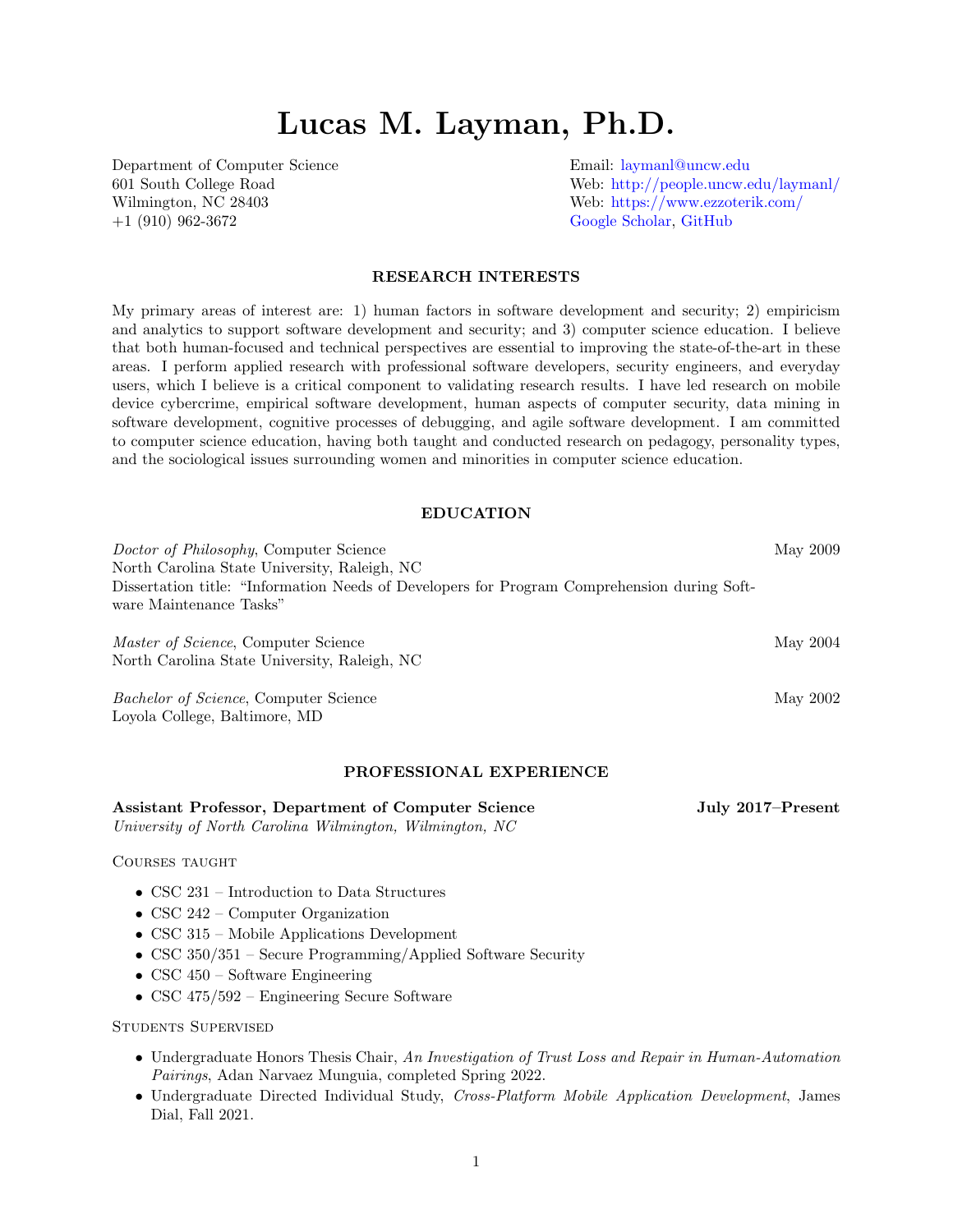- Graduate Directed Independent Study, Cyber Defense Research, Ahmed Elgazar, Fall 2021.
- Master's Capstone Chair, Imprnt: A Cross-Platform Mobile Application for Personality-Based Pet Adoption, Kinsley Sigmund, graduated Spring 2021.
- Undergraduate Directed Individual Study, Effect of Cognitive Task Load on Cyber Network Defense Research, Aaron Csetter, Spring 2021.
- Undegraduate Directed Individual Study, Introduction to macOS App Development, Kody Deda, Spring 2021.
- Master's Thesis Chair, An Empirical Study of Factors Impacting Cyber Security Analyst Performance in the Use of IDSes, William Roden, graduated Fall 2019.

## **PROJECTS**

- Human Factors in Cyber Defense Empirical investigation of factors impacting performance of humanmachine pairs in cyber defense.
- [Coastal Eco Explorer](https://uncw.edu/ed/coastalecoexplorer/) with [Dr. Amy Taylor](http://people.uncw.edu/taylorar/) and [Dr. Dennis Kubasko](http://people.uncw.edu/kubaskod/home.html) A cross-platform mobile application that combines biological education, outdoor exploration, and navigation to create an engaging park experience at Carolina Beach State Park.
- Mild Traumatic Brain Injury Assessment Platform with [Dr. Alex McDaniel](https://uncw.edu/chhs/shahs/about/mcdaniel.html) and [Dr. Lindsey Schroeder](https://uncw.edu/chhs/shahs/about/schroeder.html) – A neck-strength assessment device, protocol, and cross-platform mobile application to help predict mild traumatic brain injuries, such as concussions.
- GeneRx with [Dr. Crissy Dodson](https://uncw.edu/chhs/son/about/documents/faculty-pages/dodsonc-bio.html) A responsive web application that delivers pharmacological dosing recommendations based on patient genetic information.

# **SERVICE**

- Computer Science Undergraduate Curriculum Committee, Committee Member, 2018–present.
- Computer Science Minor Coordinator, 2020–present.
- Task Force on Evaluating the Opportunity for a New College at UNCW, Task Force Member, Jan 2022–present.
- Academic Advisory Council, Committee Member, 2018–present.

# Senior Research Scientist June 2009–June 2017

Fraunhofer USA, Inc., College Park, MD

- Co-PI on the [Pocket Security](https://www.pocket-security.org) project NSF-sponsored research on psycho-social factors of smartphone use contributing to cybercrime using large scale data collection from Android smartphones. [NSF Award](https://www.nsf.gov/awardsearch/showAward?AWD_ID=1619084) [#1619084](https://www.nsf.gov/awardsearch/showAward?AWD_ID=1619084)
- Developed security requirements and verification cases for automotive embedded systems software for a US passenger vehicle provider.
- Conducted basic research on human processes for investigating malicious activity in webserver log files.
- Led development of the [InViz tool](https://www.cese.fraunhofer.org/en/Tools/InViz.html) to visualize network application log files in real time to support attack investigation and monitoring.
- Conducted NSF-sponsored research on software engineering decision making and lessons transfer using machine learning techniques (transfer learning), including analysis of TSP, NASA, and commercial software process and product data. [NSF Award #1302169](https://www.nsf.gov/awardsearch/showAward?AWD_ID=1302169)
- Conducted NASA-sponsored research on improving the utility of post-launch anomaly reporting, and extracting trends and lessons learned from anomaly databases using semi-automated data mining methods to improve software engineering and assurance efforts.
- Applied and reported software quality and productivity metrics for the NASA Space Network Ground Segment Sustainment project.
- Conducted NASA-sponsored research on software safety assessment and process improvement applied to the NASA Constellation program and Global Precipitation Measurement satellite.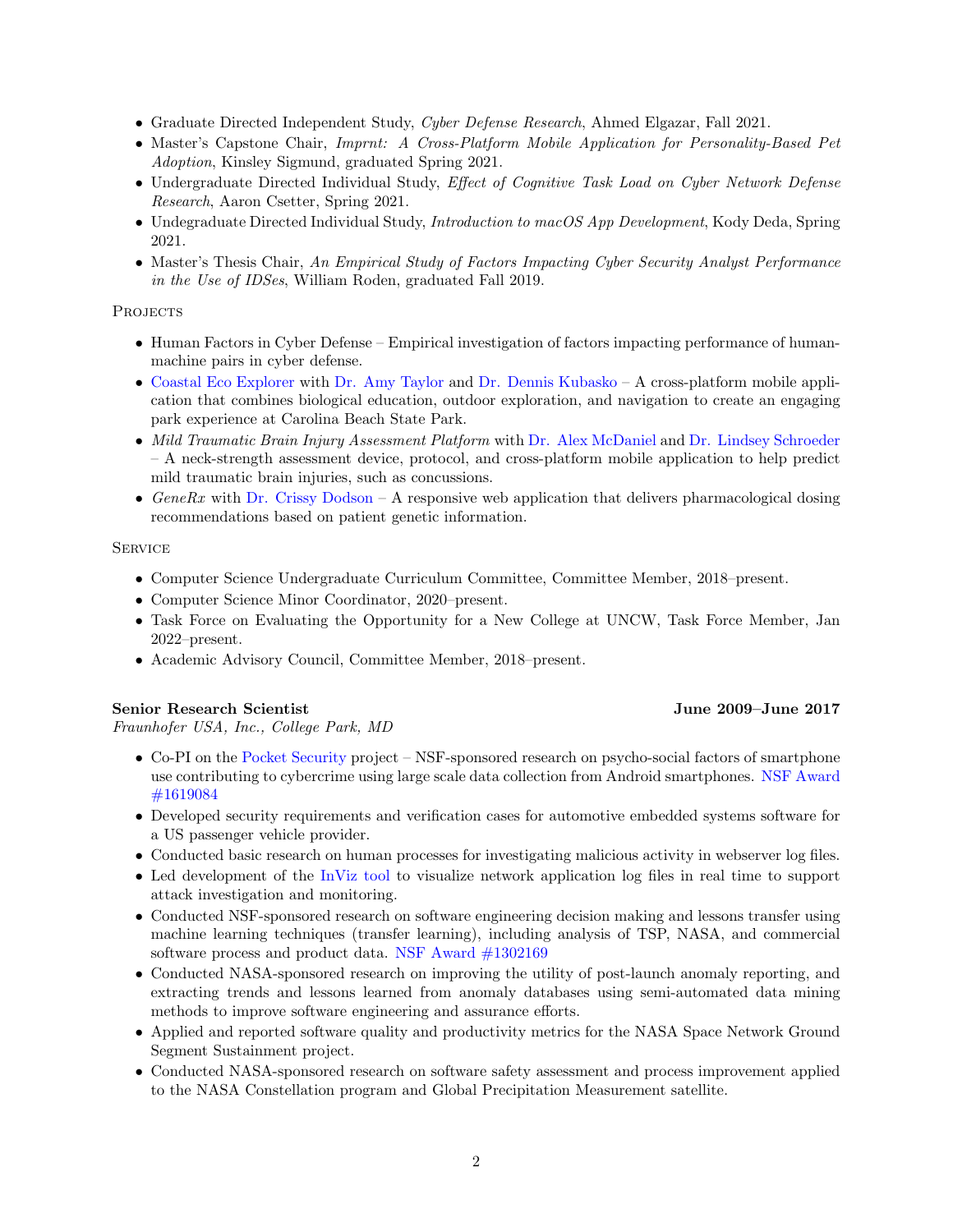- Investigated software process techniques to improve quality, productivity and customer satisfaction in systems engineering with short development lifecycles, high requirements volatility, and high criticality as part of the Department of Defense's [Systems Engineering Research Center \(SERC\).](http://www.sercuarc.org/)
- Studied test-driven development and debugging practices and information needs of professional programmers at Microsoft.
- Conducted independent product validation for an external customer producing database analysis software for government clients.
- Modeled dependencies is contingency base operation and planning for the U.S. Army as part of the SERC.
- Led implementation of the Fraunhofer CESE website and internal productivity tools (SharePoint, Subversion, Redmine).

# Research Associate Jan 2009–May 2009

National Research Council Canada, Ottawa, ON

Investigated the feasibility, effectiveness and application of software development methods that emphasize three main traits: agility, communication and collaboration. Assisted in a systematic literature review of test-driven development articles. Also participated in the planning and initial implementation of large, in-depth empirical study on the effectiveness of test-driven development at a major international software development corporation.

# PUBLISHED SOFTWARE

- Coastal Eco Explorer: A guide to exploration of Carolina Beach State Park ecological sites. Available for Android and iOS. <https://uncw.edu/ed/coastalecoexplorer/>
- GeneRx: A decision support tool for cancer drug recommendation based on genetic markers. [https:](https://generx.herokuapp.com/) [//generx.herokuapp.com/](https://generx.herokuapp.com/)
- Alarm Triage: A desktop application for assessing cyber analyst performance during divided attention tasks. <https://github.com/uncw-hfcs/alarm-triage>
- The Cry Wolf IDS Simulator: An environment for conducting online experiments of cybersecurity analysis tasks. <https://uncw-hfcs.github.io/ids-simulator/>
- The Cry Wolf Dataset: A repository of simulated IDS alerts for experimentation. [https://uncw-hfcs.](https://uncw-hfcs.github.io/ids-simulator-analysis/) [github.io/ids-simulator-analysis/](https://uncw-hfcs.github.io/ids-simulator-analysis/)

#### MEDIA APPEARANCES

- "CoastLine: Blockchain, Beyond Bitcoin and Unpacked", WHQR Radio, 14 June 2018.
- "Local expert weights in on possible repeat of net neutrality",  $WWAY$  TV3, 28 November 2017.
- "School system fears repeal of net neutrality", WECT News6, 27 November 2017.
- "Government held hostage: Are your records safe?", WECT News6, 25 October 2017.
- "Beware of scammers, fake links caused by Equifax fallout", WECT News6, 26 September 2017.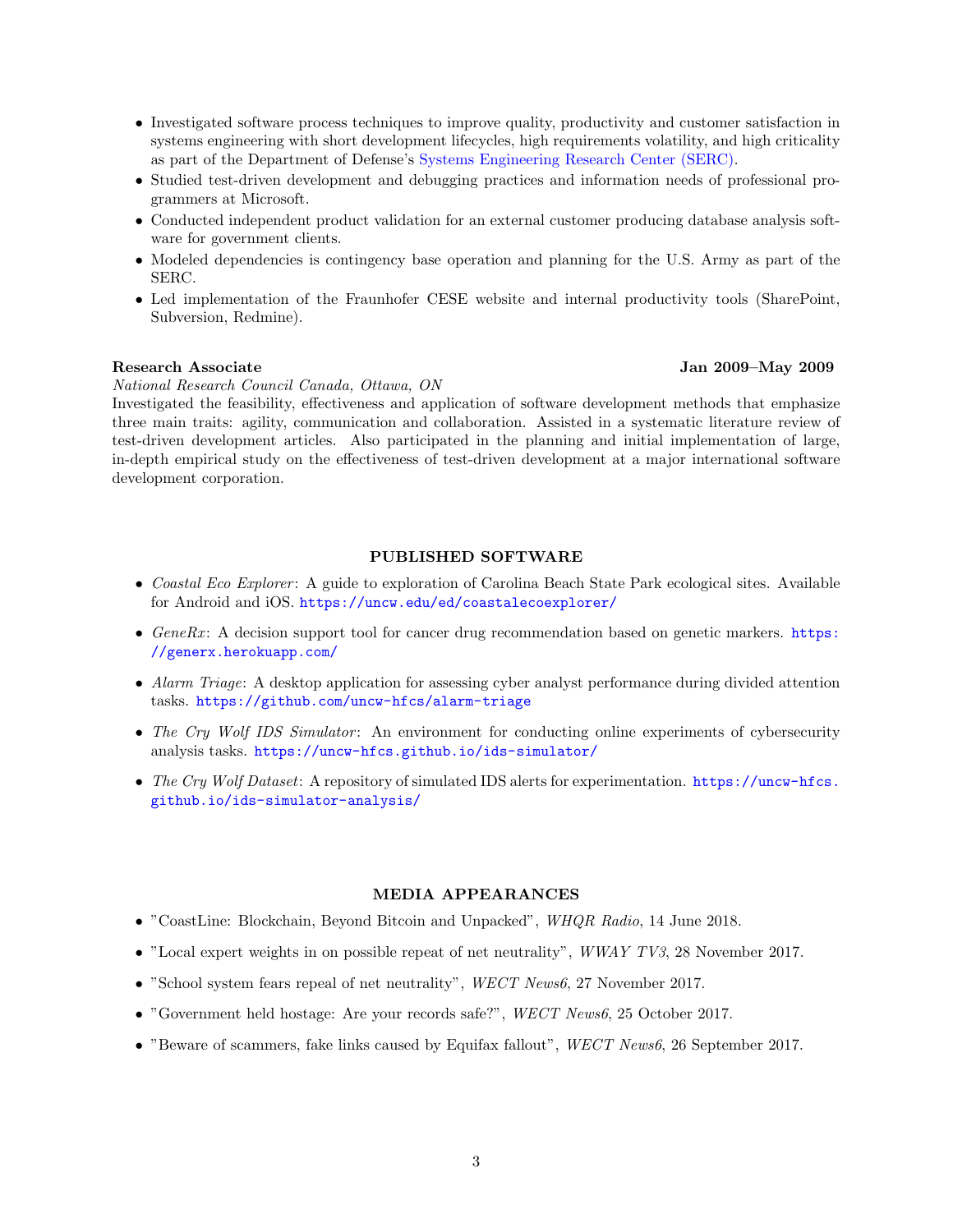# CURRENT AND PAST FUNDING

|  |  |  | Recent competitive funding received on projects where serving as Principal Investigator or Co-PI: |  |
|--|--|--|---------------------------------------------------------------------------------------------------|--|
|  |  |  |                                                                                                   |  |

| Source                                            | Topic                                                                                              | Period          | Amount    |
|---------------------------------------------------|----------------------------------------------------------------------------------------------------|-----------------|-----------|
| Friends of UNCW                                   | GazePoint Biometrics System                                                                        | 7/21            | \$795     |
| <b>UNCW Office of Applied</b><br>Learning         | Coastal Eco Explorers: Mobile Applied Learning Ex-<br>periences                                    | $7/21 - 6/24$   | \$30,000  |
| UNCW SURCA                                        | Telemetry for Learning Analytics in Programming-<br><b>Intensive Courses</b>                       | $6/20 - 8/20$   | \$3,500   |
| CAS<br><b>UNCW</b><br>Pilot<br>Award              | Anchoring Bias in the Identification of Cyber Attacks                                              | $5/20 - 6/20$   | \$3,500   |
| Oncology Nursing Foun-<br>dation                  | Refinement and Usability Testing of a Pharmacoge-<br>nomics App for Dosing Guidelines for Oncology | $1/20-1/22$     | \$25,000  |
| UNCW Sustainability's<br>Green Initiative Fund    | Island Ecology for Educators: Coastal Eco Explorer<br>Mobile Application Project                   | $1/20 - 5/20$   | \$2,000   |
| UNCW CTE                                          | A Safe Environment for Teaching Computer Security<br>in an Adversarial Setting                     | $6/19 - 7/19$   | \$3,000   |
| UNCW ETEAL                                        | Island Ecology for Educators: Transitioning Content<br>to Application                              | $5/19 - 12/19$  | \$3,500   |
| UNCW CAS                                          | Implementing CSC 315 - Mobile Applications Devel-<br>opment                                        | $6/18 - 8/18$   | \$3,500   |
| <b>UNCW Cahill</b>                                | A Social Media-based early Warning System for Cyber<br>$\operatorname{Threats}$                    | $1/18 - 5/18$   | \$3,270   |
| <b>UNCW ETEAL</b>                                 | IARPA Janus Project Verification                                                                   | $1/18 - 5/18$   | \$2,500   |
| University<br>Cisco<br>Re-<br>search Program Fund | Data Protection Policy Effectiveness Measures                                                      | $12/16 - 11/17$ | \$100,000 |
| NSF                                               | Pocket Security - Smartphone Cybercrime in the Wild                                                | $9/16 - 9/18$   | \$309,000 |
| US Automotive OEM                                 | Software Reliability Metric Analysis                                                               | $05/16 - 11/16$ | \$40,000  |
| US Automotive OEM                                 | Security Requirements Engineering for Embedded<br>Software                                         | $09/14 - 01/15$ | \$100,000 |
| NASA OSMA SARP                                    | Software Anomalies: Trending, Analysis, and Lessons<br>Learned                                     | $10/13 - 09/15$ | \$202,500 |
| NASA OSMA SARP                                    | A JIRA-based Hazard Tracking System                                                                | $10/13 - 09/15$ | \$82,005  |
| <b>NSF</b>                                        | Transfer Learning in Software Engineering                                                          | $07/13 - 06/17$ | \$482,852 |
| <b>NASA OSMA SARP</b>                             | Improving the Utility of Anomaly Reports                                                           | $10/12 - 09/13$ | \$115,117 |
| Fraunhofer USA                                    | InViz: Instant Visualization of Cyber Attacks                                                      | $02/12 - 03/13$ | \$145,000 |
| <b>SERC UARC</b>                                  | Modeling of Contingency Bases                                                                      | $09/11 - 11/12$ | \$62,019  |
| <b>NASA OSMA SARP</b>                             | NASA Software Standards Improvement - Software<br>Safety Risk Metrics Initiative                   | $06/09 - 09/12$ | \$988,000 |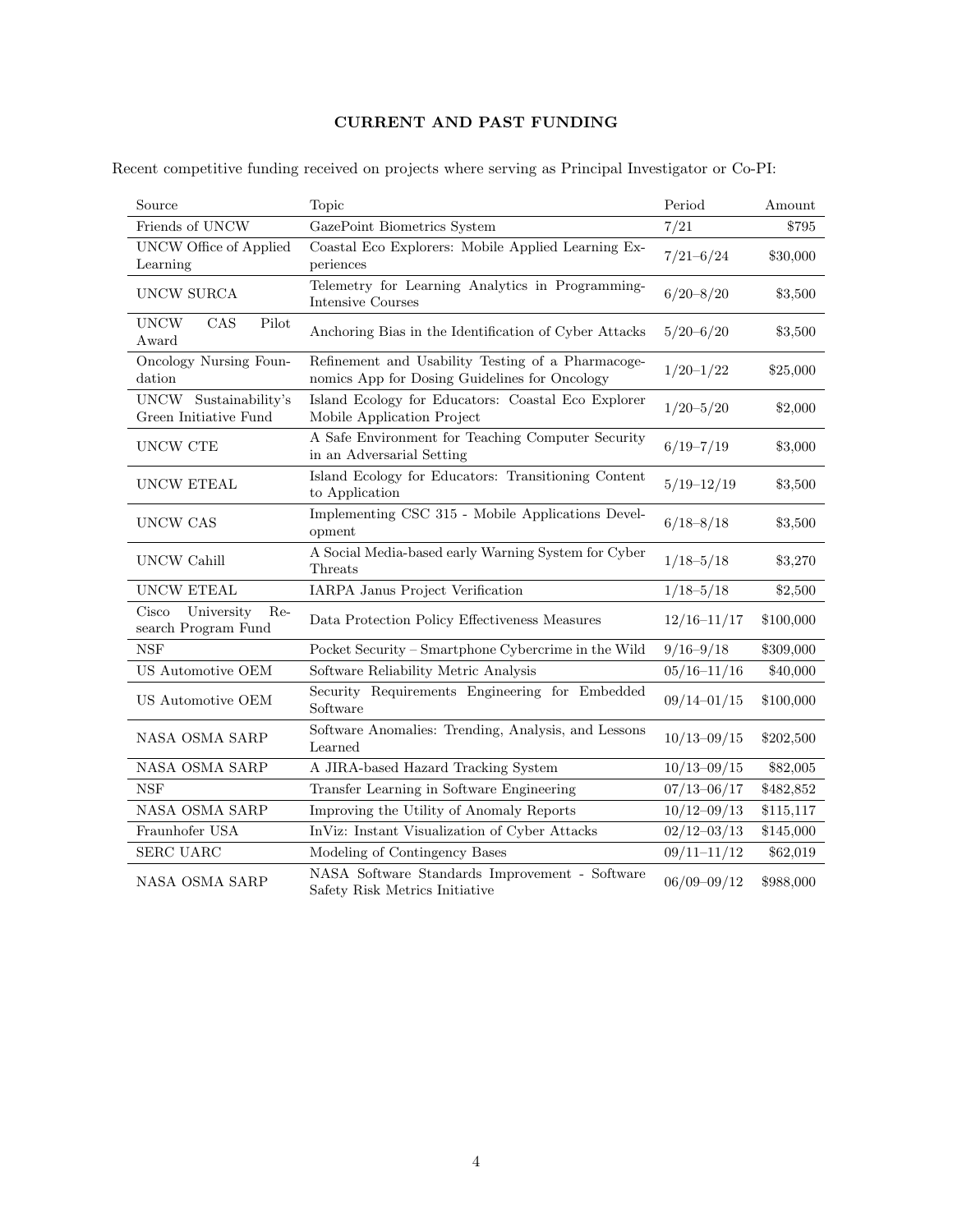#### PUBLICATIONS

- 1. L. Layman, A. R. Taylor, D. S. Kubasko Jr., K. A. Sigmund, and A. C. Owen, "Coastal Eco Explorer: A Mobile Application for Ecology Education," in Proceedings of IEEE SoutheastCon 2022, Mobile, AL, USA, 2022, pp. 391–396
- 2. L. Layman, A. T. McDaniel, and L. H. Schroeder, "A Portable, Bluetooth-Enabled, Isometric Neck Assessment System," in Proceedings of IEEE SoutheastCon 2022, Mobile, AL, USA, 2022, pp. 348–354
- 3. L. Layman, Y. Song, and C. Guinn, "Toward Predicting Success and Failure in CS2 : A Mixed-Method Analysis," in Proceedings of the 2020 ACM Southeast Conference (ACMSE 2020), Tampa, FL, USA: ACM, 2020, pp. 218–225. doi: [10.1145/3374135.3385277](https://doi.org/10.1145/3374135.3385277). [Online]. Available: [https:](https://arxiv.org/abs/2002.11813) [//arxiv.org/abs/2002.11813](https://arxiv.org/abs/2002.11813)
- 4. W. Roden and L. Layman, "Cry Wolf : Toward an Experimentation Platform and Dataset for Human Factors in Cyber Security Analysis," in Proceedings of the 2020 ACM Southeast Conference (ACMSE 2020), Tampa, FL, USA: ACM, 2020, pp. 264–267. doi: [10.1145/3374135.3385301](https://doi.org/10.1145/3374135.3385301). [Online]. Available: <https://arxiv.org/abs/2002.10530>
- 5. Y. Song, Y. Xiao, J. Stephens, E. Ruesch, S. Roginski, and L. Layman, "Suitability of SCS1 as a Pre-CS2 Assessment Instrument : A Comparison with Short Deliberate-practice Questions," in Proceedings of the 2020 ACM Southeast Conference (ACMSE 2020), Tampa, FL, USA, 2020, p. 2. DOI: [10.1145/3374135.3385277](https://doi.org/10.1145/3374135.3385277)
- 6. C. Sabottke, D. Chen, L. Layman, and T. Dumitras, "How to trick the Borg: threat models against manual and automated techniques for detecting network attacks," Computers  $\mathcal C$  Security, vol. 81, pp. 25–40, Mar. 2019. doi: [10 . 1016 / J . COSE . 2018 . 07 . 022](https://doi.org/10.1016/J.COSE.2018.07.022). [Online]. Available: [https : / / www .](https://www.sciencedirect.com/science/article/pii/S0167404818311283) [sciencedirect.com/science/article/pii/S0167404818311283](https://www.sciencedirect.com/science/article/pii/S0167404818311283)
- 7. R. Krishna, T. Menzies, and L. Layman, "Less is More: Minimizing Code Reorganization using XTREE," Information and Software Technology, vol. 88, pp. 53–66, 2017. DOI:  $10.1016/j.infsof$ . [2017.03.012](https://doi.org/10.1016/j.infsof.2017.03.012). arXiv: [1609.03614](https://arxiv.org/abs/1609.03614). [Online]. Available: <https://arxiv.org/pdf/1609.03614.pdf>
- 8. L. Layman, A. P. Nikora, J. Meek, and T. Menzies, "Topic Modeling of NASA Space System Problem Reports," in Proceedings of the 13th International Conference on Mining Software Repositories (MSR '16), Austin, TX, 2016, pp. 303–314
- 9. T. Menzies, W. Nichols, F. Shull, and L. Layman, "Are delayed issues harder to resolve? Revisiting costto-fix of defects throughout the lifecycle," Empirical Software Engineering: An International Journal, vol. 22, no. 4, pp. 1903–1935, 2016. doi: [10.1007/s10664-016-9469-x](https://doi.org/10.1007/s10664-016-9469-x). [Online]. Available: [http:](http://dx.doi.org/10.1007/s10664-016-9469-x) [//dx.doi.org/10.1007/s10664-016-9469-x](http://dx.doi.org/10.1007/s10664-016-9469-x)
- 10. F. Peters, T. Menzies, and L. Layman, "LACE2: Better Privacy-Preserving Data Sharing for Cross Project Defect Prediction," in 37th International Conference on Software Engineering (ICSE '15), vol. 1, Florence, Italy, 2015, pp. 801-811. DOI: [10.1109/ICSE.2015.92](https://doi.org/10.1109/ICSE.2015.92)
- 11. L. Layman, C. Seaman, D. Falessi, and M. Diep, "Ask the Engineers: Exploring Repertory Grids and Personal Constructs for Software Data Analysis," in 8th International Workshop on Cooperative and Human Aspects of Software Engineering (CHASE 2015), Florence, Italy, 2015, pp. 81–84. DOI: [10.1109/CHASE.2015.25](https://doi.org/10.1109/CHASE.2015.25)
- 12. L. Layman, S. D. Diffo, and N. Zazworka, "Human Factors in Webserver Log File Analysis: A Controlled Experiment on Investigating Malicious Activity," in Proc. of the 2014 Symposium and Bootcamp on the Science of Security (HotSoS '14), Raleigh, NC, 2014, 9:1-9:11. DOI: [10.1145/2600176.2600185](https://doi.org/10.1145/2600176.2600185)
- 13. L. Layman and N. Zazworka, "InViz: Instant Visualization of Cyber Attacks," in Proc. of the 2014 Symposium and Bootcamp on the Science of Security (HotSoS '14), Raleigh, NC, 2014, article 9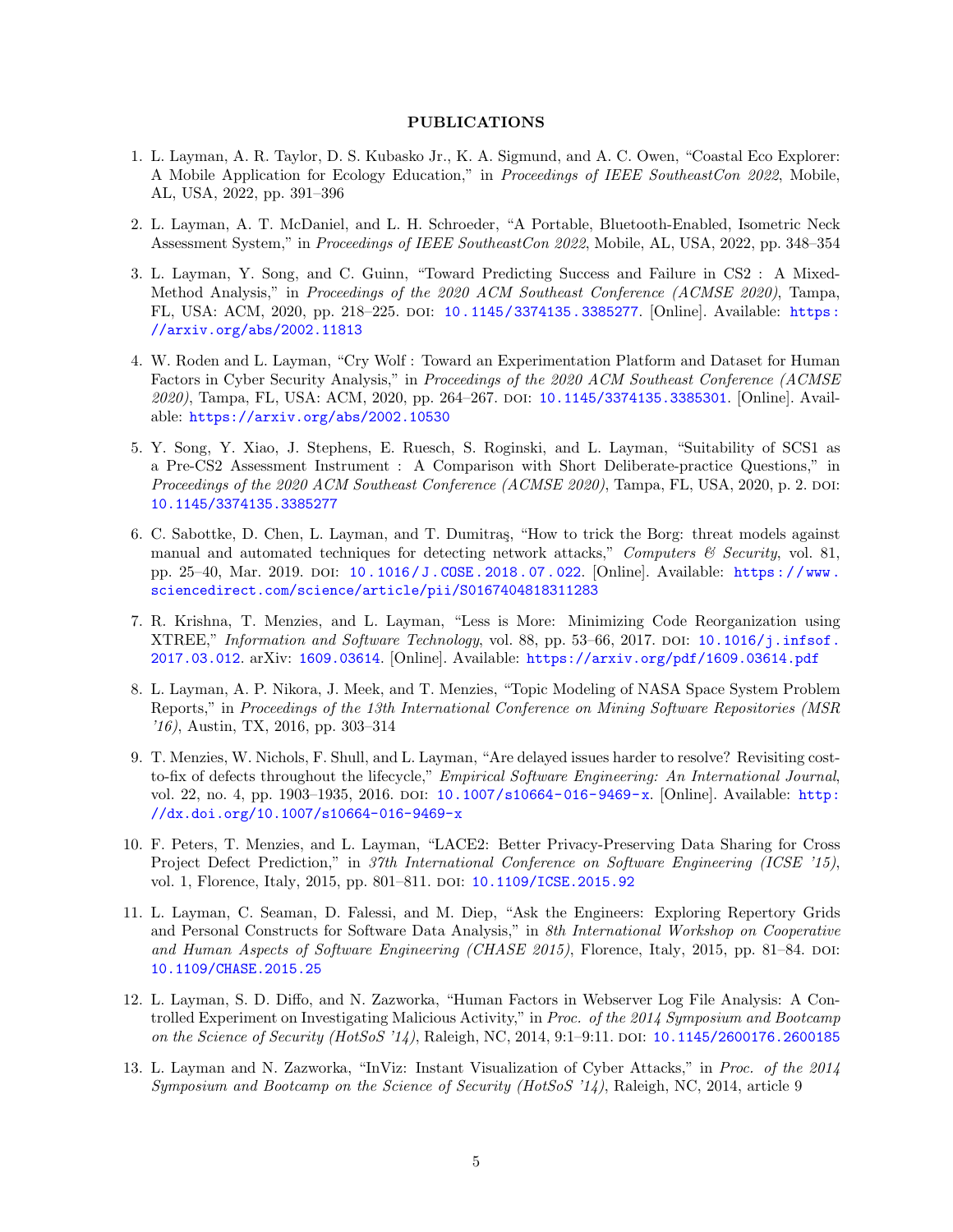- 14. D. Falessi and L. Layman, "Automated classification of NASA anomalies using natural language processing techniques," in 2013 IEEE International Symposium on Software Reliability Engineering Workshops (ISSREW), Pasadena, CA: IEEE, Nov. 2013, pp. 5–6. doi: [10.1109/ISSREW.2013.6688849](https://doi.org/10.1109/ISSREW.2013.6688849)
- 15. L. Layman, V. R. Basili, and M. V. Zelkowitz, "A Methodology for Exposing Risk in Achieving Emergent System Properties," Transactions on Software Engineering Methodology, vol. 22, no. 3, Article 22, 2014. DOI: [10.1145/2560048](https://doi.org/10.1145/2560048)
- 16. T. Menzies, A. Butcher, D. Cok, A. Marcus, L. Layman, F. Shull, B. Turhan, and T. Zimmermann, "Local versus Global Lessons for Defect Prediction and Effort Estimation," English, IEEE Transactions on Software Engineering, vol. 39, no. 6, pp. 822–834, Jun. 2013. DOI: [10.1109/TSE.2012.83](https://doi.org/10.1109/TSE.2012.83). [Online]. Available: <http://ieeexplore.ieee.org/articleDetails.jsp?arnumber=6363444>
- 17. L. Layman, M. Diep, M. Nagappan, J. Singer, R. DeLine, and G. Venolia, "Debugging Revisited: Toward Understanding the Debugging Needs of Contemporary Software Developers," in 2013 ACM / IEEE International Symposium on Empirical Software Engineering and Measurement, Baltimore, Maryland, USA: IEEE, Oct. 2013, pp. 383–392. doi: [10.1109/ESEM.2013.43](https://doi.org/10.1109/ESEM.2013.43)
- 18. L. Layman and G. Sigurdsson, "Using Amazon's Mechanical Turk for User Studies: Eight Things You Need to Know," in Proceedings of the 7th International Symposium on Empirical Software Engineering and Measurement (ESEM 2013), Baltimore, Maryland, USA, 2013, pp. 275–278
- 19. L. Layman, M. Zelkowitz, V. Basili, and A. P. Nikora, "Toward Baselining Software Anomalies in NASA Missions," in 2012 IEEE 23rd International Symposium on Software Reliability Engineering Workshops, Dallas, Texas, USA: IEEE, Nov. 2012, pp. 13–14. doi: [10.1109/ISSREW.2012.49](https://doi.org/10.1109/ISSREW.2012.49)
- 20. L. Layman, V. R. Basili, M. V. Zelkowitz, and K. L. Fisher, "A Case Study of Measuring Process Risk for Early Insights into Software Safety," in Proceedings of the 33rd ACM/IEEE International Conference on Software Engineering (ICSE '11), Honolulu, HI, 2011, pp. 623–632. DOI: [10.1145/](https://doi.org/10.1145/1985793.1985881) [1985793.1985881](https://doi.org/10.1145/1985793.1985881)
- 21. V. R. Basili, M. V. Zelkowitz, L. Layman, K. Dangle, and M. Diep, "Obtaining Valid Safety Data for Software Safety Measurement and Process Improvement," in Proceedings of the 4th ACM/IEEE International Symposium on Empirical Soiftware Engineering and Measurement (ESEM '10), Bolzano, Italy, 2010, Article No. 46. DOI: [10.1145/1852786.1852846](https://doi.org/10.1145/1852786.1852846)
- 22. L. Layman, F. Shull, P. Componation, S. O'Brien, D. Sabados, A. Carrigy, and R. Turner, "A Methodology for Mapping System Engineering Challenges to Recommended Approaches," in Proceedings of the 4th Annual IEEE International Systems Conference, San Diego, CA, 2010, pp. 294–299. doi: [http://dx.doi.org/10.1109/SYSTEMS.2010.5482336](https://doi.org/http://dx.doi.org/10.1109/SYSTEMS.2010.5482336)
- 23. A. Begel, N. Nagappan, C. Poile, and L. Layman, "Coordination in large-scale software teams," in 2009 ICSE Workshop on Cooperative and Human Aspects on Software Engineering, Vancouver, BC: IEEE, May 2009, pp. 1–7. doi: [10.1109/CHASE.2009.5071401](https://doi.org/10.1109/CHASE.2009.5071401)
- 24. L. Layman, N. Nagappan, S. Guckenheimer, J. Beehler, and A. Begel, "Mining software effort data: A preliminary analysis of Visual Studio Team System Data," in Proceedings of the 2008 International Working Conference on Mining software repositories - MSR '08, New York, New York, USA: ACM Press, May 2008, pp. 43-46. DOI: [10.1145/1370750.1370762](https://doi.org/10.1145/1370750.1370762)
- 25. L. Layman, G. Kudrjavets, and N. Nagappan, "Iterative identification of fault-prone binaries using in-process metrics," in Proceedings of the Second ACM-IEEE international symposium on Empirical software engineering and measurement - ESEM '08, Kaiserslautern, Germany: ACM Press, Oct. 2008, pp. 206–212. doi: [10 . 1145 / 1414004 . 1414038](https://doi.org/10.1145/1414004.1414038). [Online]. Available: [http : / / portal . acm . org /](http://portal.acm.org/citation.cfm?doid=1414004.1414038) [citation.cfm?doid=1414004.1414038](http://portal.acm.org/citation.cfm?doid=1414004.1414038)
- 26. L. Layman, L. Williams, K. Slaten, S. Berenson, and M. Vouk, "Addressing Diverse Needs through a Balance of Agile and Plan-driven Software Development Methodologies in the Core Software Engineering Course," International Journal of Engineering Education, vol. 24, no. 4, pp. 659–670, 2008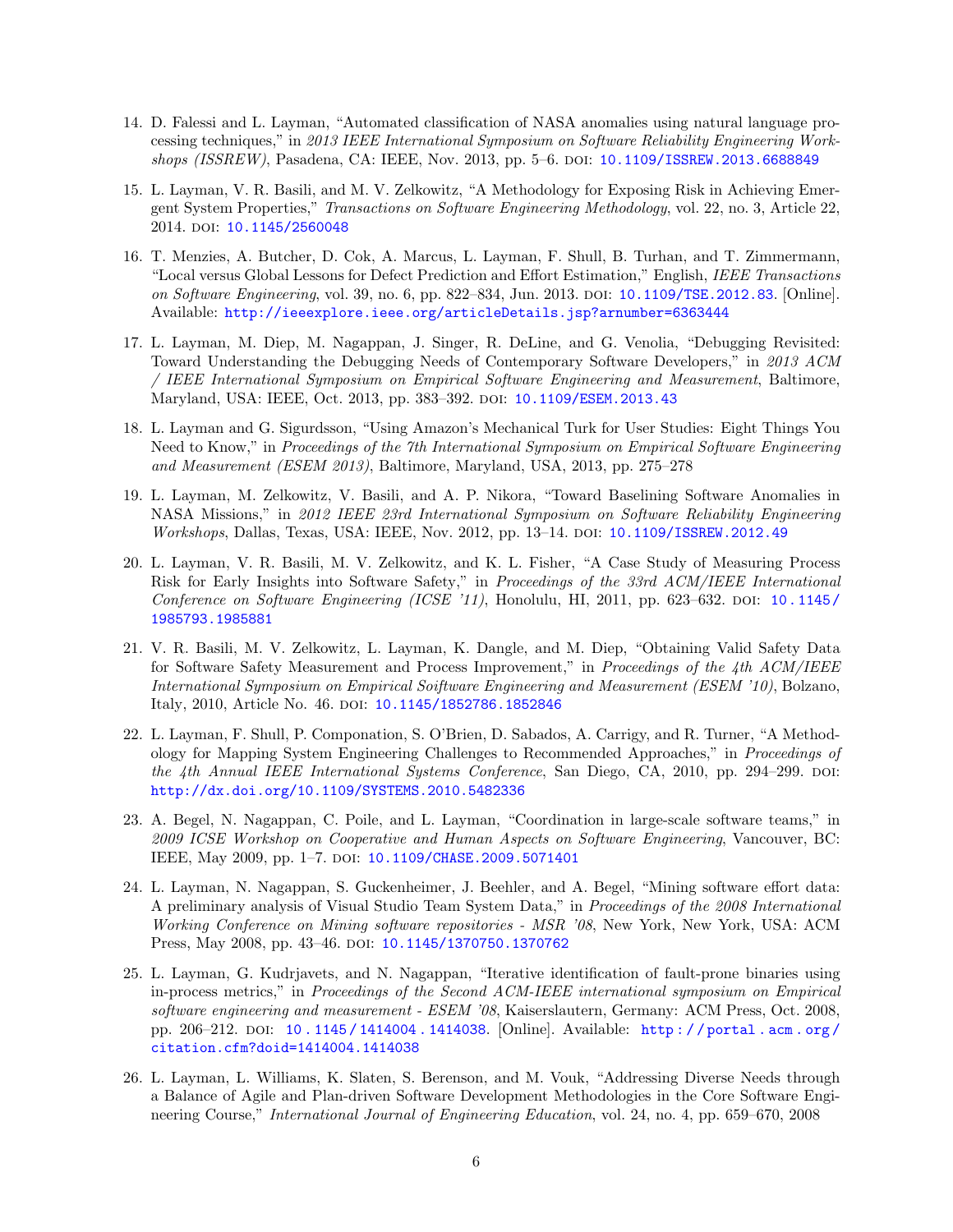- 27. L. M. Layman, L. A. Williams, and R. St. Amant, "MimEc: Intelligent User Notification of Faults in the Eclipse IDE," in 1st Workshop on Cooperative and Human Aspects of Software Engineering (CHASE '08), Leipzig, Germany, 2008, pp. 73–76
- 28. L. Williams, D. S. McCrickard, L. Layman, and K. Hussein, "Eleven Guidelines for Implementing Pair Programming in the Classroom," in Agile 2008 Conference, IEEE, 2008, pp. 445–452. poi: [10.1109/](https://doi.org/10.1109/Agile.2008.12) [Agile.2008.12](https://doi.org/10.1109/Agile.2008.12)
- 29. L. Layman, L. Williams, and R. St. Amant, "Toward Reducing Fault Fix Time: Understanding Developer Behavior for the Design of Automated Fault Detection Tools," in First International Symposium on Empirical Software Engineering and Measurement (ESEM 2007), Madrid, Spain: IEEE, Sep. 2007, pp. 176–185. doi: [10.1109/ESEM.2007.11](https://doi.org/10.1109/ESEM.2007.11) (Best Paper Award)
- 30. L. Williams and L. Layman, "Lab Partners: If They're Good Enough for the Sciences, Why Aren't They Good Enough for Us?" In 20th Conference on Software Engineering Education and Training (CSEET'07), Dublin, Ireland: IEEE, Jul. 2007, pp. 72–82. doi: [10.1109/CSEET.2007.31](https://doi.org/10.1109/CSEET.2007.31)
- 31. L. Williams, L. Layman, K. M. Slaten, S. B. Berenson, and C. Seaman, "On the Impact of a Collaborative Pedagogy on African American Millennial Students in Software Engineering," in 29th International Conference on Software Engineering (ICSE'07), IEEE, May 2007, pp. 677–687. DOI:  $10.1109/\text{ICSE}$ . [2007 . 58](https://doi.org/10.1109/ICSE.2007.58). [Online]. Available: [http : / / ieeexplore . ieee . org / lpdocs / epic03 / wrapper . htm ?](http://ieeexplore.ieee.org/lpdocs/epic03/wrapper.htm?arnumber=4222629) [arnumber=4222629](http://ieeexplore.ieee.org/lpdocs/epic03/wrapper.htm?arnumber=4222629)
- 32. L. Layman, L. Williams, D. Damian, and H. Bures, "Essential Communication Practices for Extreme Programming in a Global Software Development Team," Information and Software Technology, vol. 48, no. 9, pp. 781–794, 2006
- 33. L. Layman, L. Williams, and K. Slaten, "Note to self: Make Assignments Meaningful," in Proceedings of the 28th SIGCSE Technical Symposium on Computer Science Education, Covington, KY: ACM, Mar. 2007, pp. 459-463. DOI: [10.1145/1227504.1227466](https://doi.org/10.1145/1227504.1227466)
- 34. L. Williams, L. Layman, J. Osborne, and N. Katira, "Examining the Compatibility of Student Pair Programmers," in AGILE 2006 (AGILE'06), Minneapolis, MN: IEEE, 2006, pp. 411–420. doi: [10.](https://doi.org/10.1109/AGILE.2006.25) [1109/AGILE.2006.25](https://doi.org/10.1109/AGILE.2006.25)
- 35. L. Layman, L. Williams, and L. Cunningham, "Motivations and Measurements in an Agile Case Study," Journal of Systems Architecture, vol. 52, no. 11, pp. 654–667, 2006
- 36. L. Layman, "Changing Students' Perceptions: An Analysis of the Supplementary Benefits of Collaborative Software Development," in 19th Conference on Software Engineering Education and Training (CSEET'06), IEEE, 2006, pp. 159–166. DOI: 10.1109/CSEET. 2006.10
- 37. L. Layman, T. Cornwell, and L. Williams, "Personality Types, Learning Styles, and an Agile Approach to Software Engineering Education," in Proceedings of the 37th SIGCSE Technical Symposium on Computer Science Education, Houston, TX, 2006, pp. 428–432
- 38. L. Layman, L. Williams, J. Osborne, S. Berenson, K. Slaten, M. Vouk, L. L. Williams, J. Osborne, S. Berenson, K. Slaten, and M. Vouk, "How and Why Collaborative Software Development Impacts the Software Engineering Course," in Proceedings Frontiers in Education 35th Annual Conference, Indianapolis, Indiana: IEEE, 2005, T4C 9–14. doi: [10.1109/FIE.2005.1611964](https://doi.org/10.1109/FIE.2005.1611964)
- 39. L. Williams, L. Layman, and P. Abrahamsson, "On establishing the essential components of a technologydependent framework," ACM SIGSOFT Software Engineering Notes, vol. 30, no. 4, p. 1, Jul. 2005. doi: [10.1145/1082983.1083179](https://doi.org/10.1145/1082983.1083179)
- 40. K. M. Slaten, M. Droujkova, S. B. Berenson, L. Williams, and L. Layman, "Undergraduate Student Perceptions of Pair Programming and Agile Software Methodologies: Verifying a Model of Social Interaction," in Agile Development Conference (ADC'05), Denver, CO: IEEE Comput. Soc, 2005, pp. 323-330. DOI: [10.1109/ADC.2005.48](https://doi.org/10.1109/ADC.2005.48)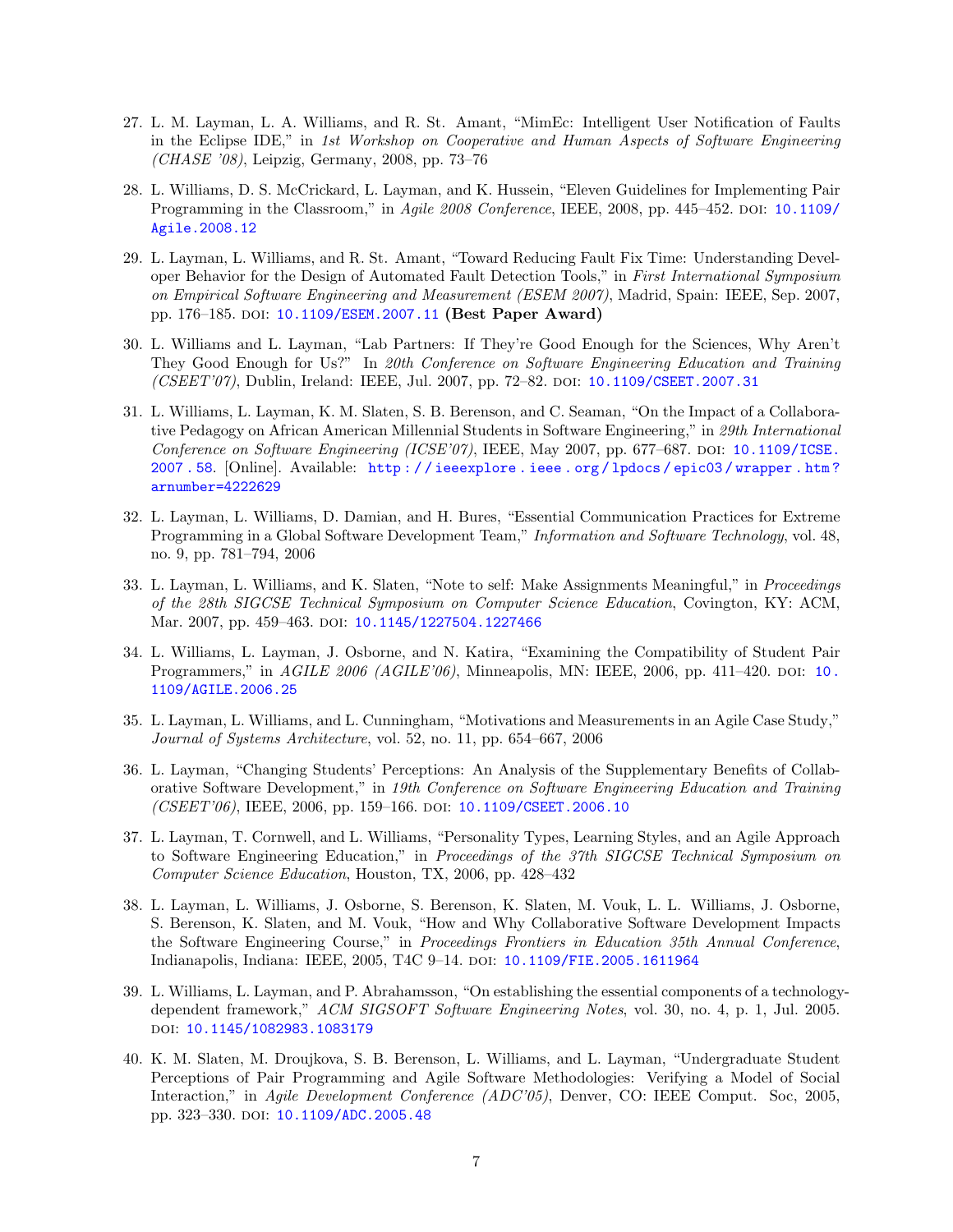- 41. L. Layman, L. Williams, and L. Cunningham, "Exploring Extreme Programming in Context: An Industrial Case Study," in Agile Development Conference 2004 (ADC'04), Salt Lake City, UT, 2004, pp. 32–41
- 42. L. Williams, W. Krebs, L. Layman, A. I. Anton, and P. Abrahamsson, "Toward a Framework for Evaluating Extreme Programming," in Proceedings of the 8th International Conference on Evaluation and Assessment in Software Engineering (EASE '04), Edinburgh, Scotland: IET Digital Library, 2004, pp. 11–20. [Online]. Available: [http://digital-library.theiet.org/content/conferences/10.](http://digital-library.theiet.org/content/conferences/10.1049/ic%7B%5C_%7D20040394) [1049/ic%7B%5C\\_%7D20040394](http://digital-library.theiet.org/content/conferences/10.1049/ic%7B%5C_%7D20040394)
- 43. K. Gallagher and L. Layman, "Are decomposition slices clones?" In Proceedings of the 11th International Workshop on Program Comprehension (IWPC '03), IEEE Comput. Soc, 2003, pp. 251–256. doi: [10.1109/WPC.2003.1199209](https://doi.org/10.1109/WPC.2003.1199209)

#### PROFESSIONAL ACTIVITIES

# Organizing Committees

- Empirical Software Engineering and Measurement (ESEM): Finance Chair 2023
- Empirical Software Engineering and Measurement (ESEM): Proceedings Chair 2018
- International Doctoral Symposium on Empirical Software Engineering (IDoESE): Co-chair 2016
- Symposium and Bootcamp on the Science of Security (HotSoS): Financial Chair 2014
- Empirical Software Engineering and Measurement (ESEM): Financial Chair 2009, 2013
- Product-Focused software Process Improvement (PROFES): Publicity Chair 2012
- International Symposium on Software Reliability Engineering (ISSRE): Student Volunteers Chair and Registrar - 2006

### Conference and Workshop Program Committees

- Empirical Software Engineering and Measurement (ESEM) Industry Track 2019–2020
- IEEE International Conference on Software Analysis, Evolution and Reengineering (SANER) 2018
- Mining Software Repositories (MSR) 2016–2017
- Foundations of Software Engineering (FSE) Industry Track 2016–2017
- International Conference on Software Engineering (ICSE) 2016
- Empirical Software Engineering and Measurement (ESEM) Short Papers 2014–2016
- Int'l Conference on Evaluation and Assessment in Software Engineering (EASE) Short Papers- 2015
- Symposium and Bootcamp on the Science of Security (HotSoS) 2015
- Empirical Software Engineering and Measurement (ESEM) 2015
- ACM Technical Symposium on Computer Science Education (SIGCSE) 2007–2014
- IEEE Systems Conference 2013–2014
- Agile (Development Conference) Research Track 2013–2014
- Int'l Doctoral Symposium on Empirical Software Engineering (IDoESE) 2013–2014
- Workshop on Empirical Requirements Engineering (EmpiRE) 2012, 2014